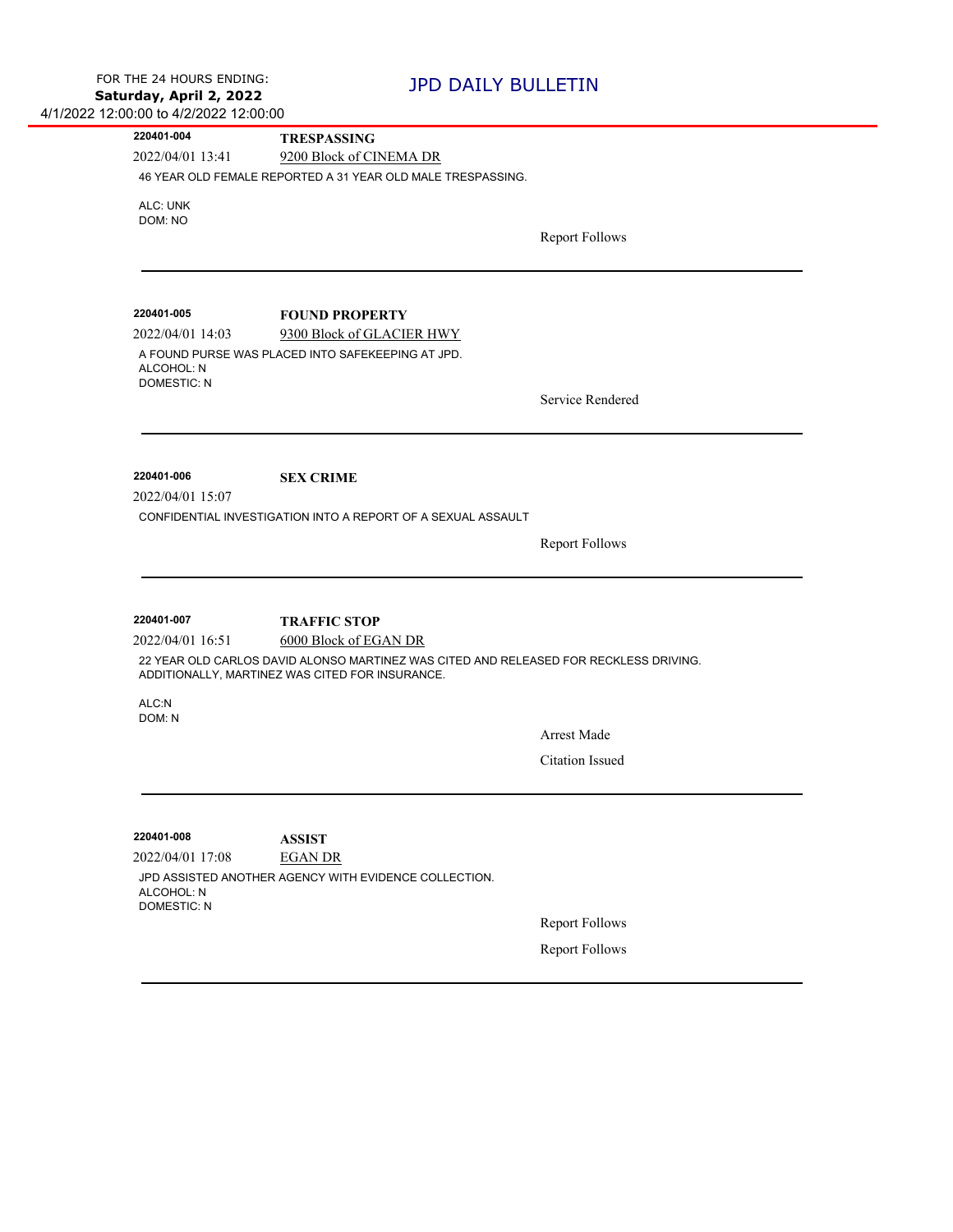| 1800 Block of SHELL SIMMONS DR<br>JPD RECIEVED A REPORT OF A MALE VIOLATING HIS CONDITIONS OF RELEASE.<br><b>Report Follows</b>                                                                       |
|-------------------------------------------------------------------------------------------------------------------------------------------------------------------------------------------------------|
|                                                                                                                                                                                                       |
|                                                                                                                                                                                                       |
|                                                                                                                                                                                                       |
|                                                                                                                                                                                                       |
| <b>ATTEMPT TO SERVE</b>                                                                                                                                                                               |
| 8100 Block of GLACIER HWY<br>47 YEAR OLD JOSHUA PETER ZELLER WAS ARRESTED ON A \$1500 WARRANT FOR MISCONDUCT<br>INVOLVING A CONTROLLED SUBSTANCE 2 & 4. HE WAS ADDITIONALLY CHARGED WITH VCOR. HE WAS |
|                                                                                                                                                                                                       |
| <b>Report Follows</b>                                                                                                                                                                                 |
|                                                                                                                                                                                                       |
| <b>DISTURBANCE</b>                                                                                                                                                                                    |
| 9400 Block of GLACIER HWY<br>34 YEAR OLD MARIE JOSEPH WAS ARRESTED FOR VIOLATING CONDITIONS OF RELEASE. JOSEPH WAS<br>LODGED AT LEMON CREEK CORRECTIONAL                                              |
| <b>Report Follows</b>                                                                                                                                                                                 |
| <b>TRAFFIC STOP</b>                                                                                                                                                                                   |
| 8800 Block of EGAN DR                                                                                                                                                                                 |
| 45 YEAR OLD DAVID FOLLETTI WAS CITED AND RELEASED FOR DRIVING WHILE SUSPENDED.                                                                                                                        |
| <b>Arrest Made</b>                                                                                                                                                                                    |
| <b>CONDITIONS VIOLATION</b>                                                                                                                                                                           |
| 100 Block of FRANKLIN ST                                                                                                                                                                              |
| A 26 YEAR OLD FEMALE REPORTED A 22 YEAR OLD MALE VIOLATED HIS CONDITIONS OF RELEASE.                                                                                                                  |
| <b>Report Follows</b>                                                                                                                                                                                 |
| <b>TRAFFIC STOP</b>                                                                                                                                                                                   |
| 3300 Block of DOUGLAS HWY                                                                                                                                                                             |
| 35 YEAR OLD JAMIE ALLYSON SHANLEY WAS ARRESTED FOR DWI. SHE WAS LODGED AT LCCC.                                                                                                                       |
|                                                                                                                                                                                                       |
| <b>Report Follows</b>                                                                                                                                                                                 |
|                                                                                                                                                                                                       |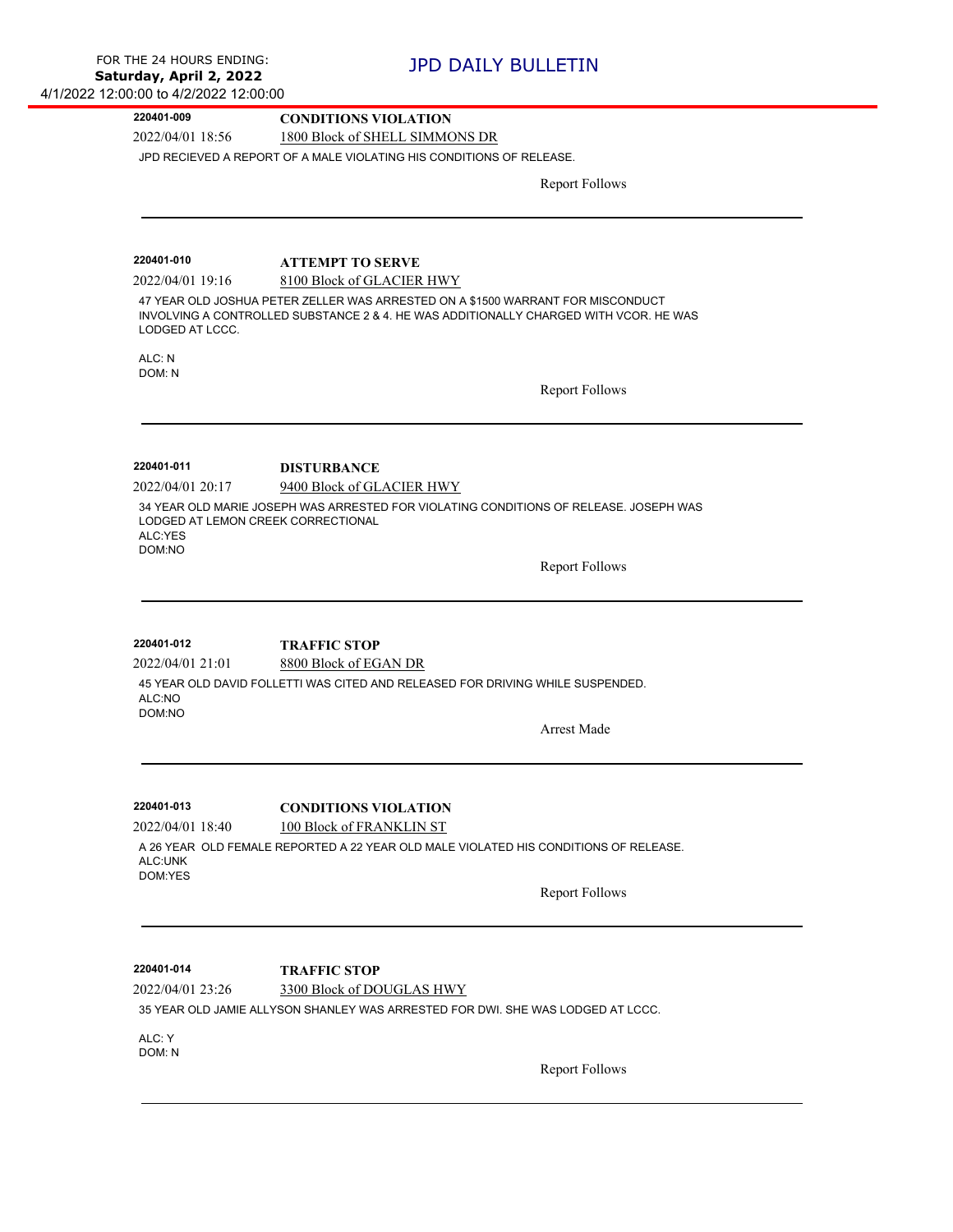| 220402-001         | <b>DRIVING WHILE INTOXICATED</b>                                                                                                                                                                                                                                  |
|--------------------|-------------------------------------------------------------------------------------------------------------------------------------------------------------------------------------------------------------------------------------------------------------------|
| 2022/04/02 02:31   | 2400 Block of EGAN DR                                                                                                                                                                                                                                             |
|                    | 42 YEAR OLD EDWARD LLOYD WALTON WAS ARRESTED FOR DWI. HE WAS LODGED AT LCCC AND THE<br>VEHICLE HE WAS DRIVING WAS IMPOUNDED.                                                                                                                                      |
| ALC: Y             |                                                                                                                                                                                                                                                                   |
| DOM: N             | <b>Impound Made</b>                                                                                                                                                                                                                                               |
|                    |                                                                                                                                                                                                                                                                   |
|                    | <b>Arrest Made</b>                                                                                                                                                                                                                                                |
|                    | <b>Report Follows</b>                                                                                                                                                                                                                                             |
| 220402-002         |                                                                                                                                                                                                                                                                   |
| 2022/04/02 02:29   | <b>DEATH</b><br>1500 Block of GLACIER HWY                                                                                                                                                                                                                         |
|                    | INVESTIGATION INTO THE DEATH OF A 74 YEAR OLD FEMALE. IT IS NOT CONSIDERED SUSPICIOUS.                                                                                                                                                                            |
|                    |                                                                                                                                                                                                                                                                   |
| ALC: U<br>DOM: N   |                                                                                                                                                                                                                                                                   |
|                    | <b>Report Follows</b>                                                                                                                                                                                                                                             |
|                    |                                                                                                                                                                                                                                                                   |
| 220402-003         | <b>MOTOR VEHICLE CRASH DAMAGE ONLY</b>                                                                                                                                                                                                                            |
| 2022/04/02 04:00   | 3200 Block of HOSPITAL DR                                                                                                                                                                                                                                         |
| IMPOUNDED.         | 58 YEAR OLD STEPHEN WILLIAM HOWARD WAS ARRESTED ON A \$1000 WARRANT FOR FAILURE TO<br>REPORT TO LCCC TO SERVE SENTENCE, HE WAS ARRESTED AFTER THE VEHICLE HE WAS DRIVING<br>STRUCK A LIGHT POLE IN THE PARKING LOT. HOWARD WAS LODGED AT LCCC AND THE VEHICLE WAS |
| ALC: N<br>DOM: N   |                                                                                                                                                                                                                                                                   |
|                    | <b>Impound Made</b>                                                                                                                                                                                                                                               |
|                    | <b>Report Follows</b>                                                                                                                                                                                                                                             |
|                    |                                                                                                                                                                                                                                                                   |
| 220402-004         | <b>DOMESTIC DISPUTE</b>                                                                                                                                                                                                                                           |
| 2022/04/02 10:11   | 2200 Block of CROW HILL DR                                                                                                                                                                                                                                        |
|                    | 53 YEAR OLD MALE JOSEPH CORRY TONG WAS ARRESTED FOR DV ASSAULT AND UNLAWFUL CONTACT.<br>TONG WAS TRANSPORTED TO LEMON CREEK CORRECTIONAL CENTER.                                                                                                                  |
| ALC: NO<br>DOM: NO |                                                                                                                                                                                                                                                                   |
|                    | Arrest Made                                                                                                                                                                                                                                                       |
| 220402-005         |                                                                                                                                                                                                                                                                   |
| 2022/04/02 10:39   | <b>SUSPICIOUS ACTIVITY/VEHICLE/SUBJECT/DEVICE</b><br>8100 Block of GLACIER HWY                                                                                                                                                                                    |
|                    | JPD COLLECTED A LICENSE PLATE THAT WAS BEING MISUSED.                                                                                                                                                                                                             |
| ALCOHOL: N         |                                                                                                                                                                                                                                                                   |
| <b>DOMESTIC: N</b> | <b>Report Follows</b>                                                                                                                                                                                                                                             |
|                    |                                                                                                                                                                                                                                                                   |

 $\overline{\phantom{0}}$